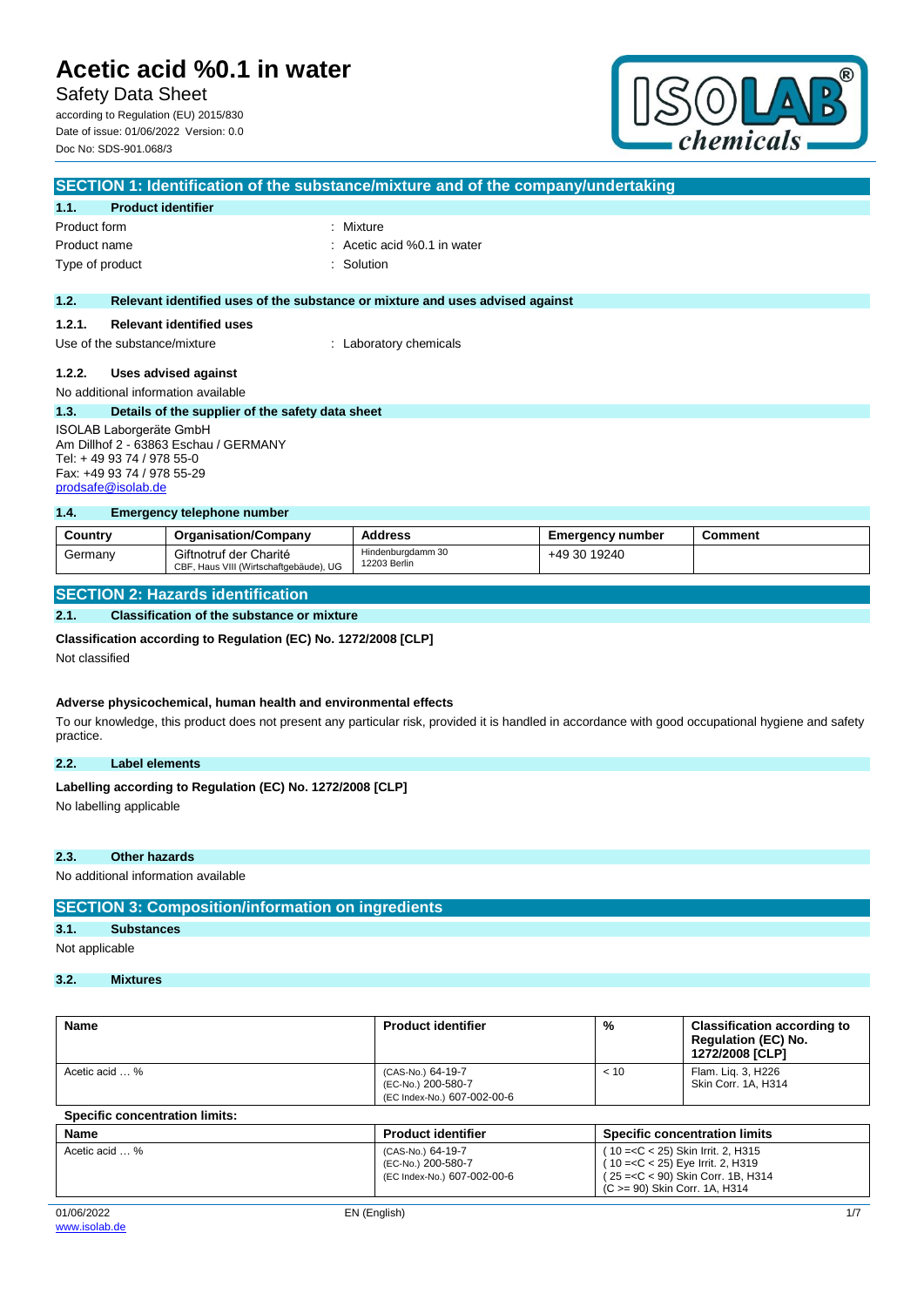Safety Data Sheet

according to Regulation (EU) 2015/830 Date of issue: 01/06/2022 Version: 0.0 Doc No: SDS-901.068/3



Full text of H-statements: see section 16

| <b>SECTION 4: First aid measures</b>                                                    |                                                         |                                                                                  |                                                                                                                                      |  |
|-----------------------------------------------------------------------------------------|---------------------------------------------------------|----------------------------------------------------------------------------------|--------------------------------------------------------------------------------------------------------------------------------------|--|
| <b>Description of first aid measures</b><br>4.1.                                        |                                                         |                                                                                  |                                                                                                                                      |  |
| First-aid measures after inhalation                                                     |                                                         | : Remove person to fresh air and keep comfortable for breathing.                 |                                                                                                                                      |  |
| First-aid measures after skin contact                                                   |                                                         | Wash skin with plenty of water.                                                  |                                                                                                                                      |  |
| First-aid measures after eye contact                                                    |                                                         | Rinse eyes with water as a precaution.                                           |                                                                                                                                      |  |
| First-aid measures after ingestion                                                      |                                                         | Call a poison center or a doctor if you feel unwell.                             |                                                                                                                                      |  |
| 4.2.                                                                                    |                                                         | Most important symptoms and effects, both acute and delayed                      |                                                                                                                                      |  |
| No additional information available                                                     |                                                         |                                                                                  |                                                                                                                                      |  |
| 4.3.                                                                                    |                                                         | Indication of any immediate medical attention and special treatment needed       |                                                                                                                                      |  |
| Treat symptomatically.                                                                  |                                                         |                                                                                  |                                                                                                                                      |  |
| <b>SECTION 5: Firefighting measures</b>                                                 |                                                         |                                                                                  |                                                                                                                                      |  |
| 5.1.<br><b>Extinguishing media</b>                                                      |                                                         |                                                                                  |                                                                                                                                      |  |
| Suitable extinguishing media                                                            |                                                         | : Water spray. Dry powder. Foam. Carbon dioxide.                                 |                                                                                                                                      |  |
| 5.2.<br>Special hazards arising from the substance or mixture                           |                                                         |                                                                                  |                                                                                                                                      |  |
| Hazardous decomposition products in case of                                             |                                                         | : Toxic fumes may be released.                                                   |                                                                                                                                      |  |
| fire                                                                                    |                                                         |                                                                                  |                                                                                                                                      |  |
| 5.3.<br><b>Advice for firefighters</b>                                                  |                                                         |                                                                                  |                                                                                                                                      |  |
| Protection during firefighting                                                          |                                                         |                                                                                  | : Do not attempt to take action without suitable protective equipment. Self-contained breathing                                      |  |
|                                                                                         |                                                         | apparatus. Complete protective clothing.                                         |                                                                                                                                      |  |
| <b>SECTION 6: Accidental release measures</b>                                           |                                                         |                                                                                  |                                                                                                                                      |  |
| 6.1.                                                                                    |                                                         | Personal precautions, protective equipment and emergency procedures              |                                                                                                                                      |  |
| 6.1.1.<br>For non-emergency personnel                                                   |                                                         |                                                                                  |                                                                                                                                      |  |
| Emergency procedures                                                                    |                                                         | : Ventilate spillage area.                                                       |                                                                                                                                      |  |
|                                                                                         |                                                         |                                                                                  |                                                                                                                                      |  |
| 6.1.2.<br>For emergency responders                                                      |                                                         |                                                                                  |                                                                                                                                      |  |
| Protective equipment                                                                    |                                                         | refer to section 8: "Exposure controls/personal protection".                     | Do not attempt to take action without suitable protective equipment. For further information                                         |  |
|                                                                                         |                                                         |                                                                                  |                                                                                                                                      |  |
| 6.2.<br><b>Environmental precautions</b><br>Avoid release to the environment.           |                                                         |                                                                                  |                                                                                                                                      |  |
|                                                                                         |                                                         |                                                                                  |                                                                                                                                      |  |
| 6.3.<br>Methods and material for containment and cleaning up<br>Methods for cleaning up |                                                         | : Take up liquid spill into absorbent material.                                  |                                                                                                                                      |  |
| Other information                                                                       |                                                         | Dispose of materials or solid residues at an authorized site.                    |                                                                                                                                      |  |
|                                                                                         |                                                         |                                                                                  |                                                                                                                                      |  |
| <b>Reference to other sections</b><br>6.4.                                              |                                                         |                                                                                  |                                                                                                                                      |  |
| For further information refer to section 13.                                            |                                                         |                                                                                  |                                                                                                                                      |  |
| <b>SECTION 7: Handling and storage</b>                                                  |                                                         |                                                                                  |                                                                                                                                      |  |
| 7.1.<br><b>Precautions for safe handling</b>                                            |                                                         |                                                                                  |                                                                                                                                      |  |
| Precautions for safe handling                                                           |                                                         | Ensure good ventilation of the work station. Wear personal protective equipment. |                                                                                                                                      |  |
| Hygiene measures                                                                        |                                                         | product.                                                                         | Do not eat, drink or smoke when using this product. Always wash hands after handling the                                             |  |
| 7.2.<br>Conditions for safe storage, including any incompatibilities                    |                                                         |                                                                                  |                                                                                                                                      |  |
| Storage conditions                                                                      |                                                         | : Store in a well-ventilated place. Keep cool.                                   |                                                                                                                                      |  |
|                                                                                         |                                                         |                                                                                  |                                                                                                                                      |  |
| No additional information available                                                     | 7.3.<br>Specific end use(s)                             |                                                                                  |                                                                                                                                      |  |
|                                                                                         |                                                         |                                                                                  |                                                                                                                                      |  |
|                                                                                         | <b>SECTION 8: Exposure controls/personal protection</b> |                                                                                  |                                                                                                                                      |  |
| 8.1.<br><b>Control parameters</b>                                                       |                                                         |                                                                                  |                                                                                                                                      |  |
| Acetic acid  % (64-19-7)                                                                |                                                         |                                                                                  |                                                                                                                                      |  |
| EU                                                                                      | Local name                                              |                                                                                  | Acetic acid                                                                                                                          |  |
| EU                                                                                      | IOELV TWA $(mg/m3)$                                     |                                                                                  | 25 mg/m <sup>3</sup> (Acetic acid; EU; Time-weighted average<br>exposure limit 8 h; Indicative occupational exposure<br>limit value) |  |
|                                                                                         |                                                         |                                                                                  |                                                                                                                                      |  |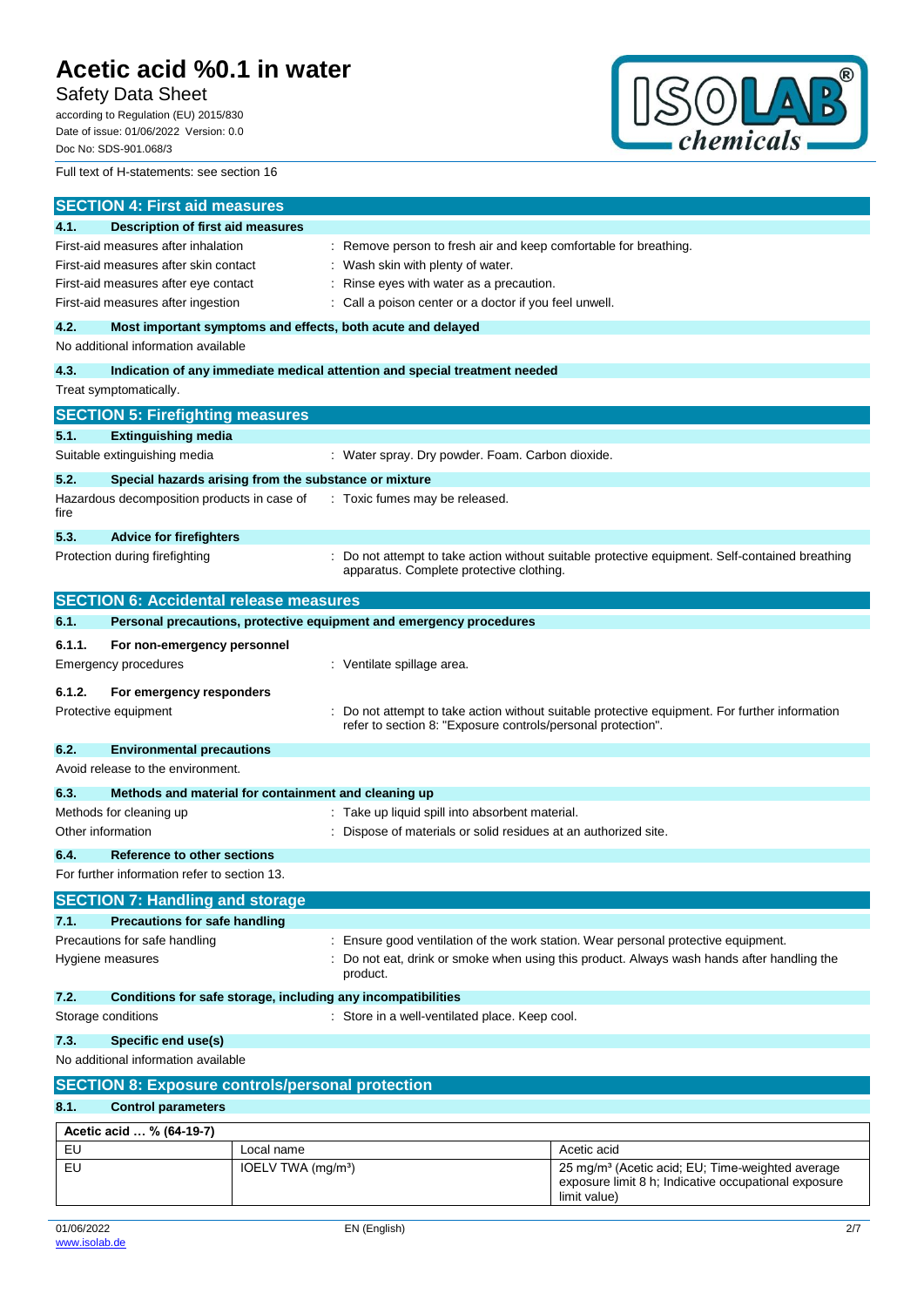Safety Data Sheet

according to Regulation (EU) 2015/830 Date of issue: 01/06/2022 Version: 0.0 Doc No: SDS-901.068/3



| Acetic acid  % (64-19-7) |                                                                 |                                                                                                                                                       |
|--------------------------|-----------------------------------------------------------------|-------------------------------------------------------------------------------------------------------------------------------------------------------|
| EU                       | IOELV TWA (ppm)                                                 | 10 ppm (Acetic acid; EU; Time-weighted average<br>exposure limit 8 h; Indicative occupational exposure<br>limit value)                                |
| EU                       | IOELV STEL (mg/m <sup>3</sup> )                                 | 50 mg/ $m3$                                                                                                                                           |
| EU                       | <b>IOELV STEL (ppm)</b>                                         | 20 ppm                                                                                                                                                |
| Belgium                  | Local name                                                      | Acide acétique # Azijnzuur                                                                                                                            |
| Belgium                  | Limit value $(mg/m3)$                                           | 25 mg/m <sup>3</sup> (Acide acétique; Belgium; Time-weighted<br>average exposure limit 8 h)                                                           |
| Belgium                  | Limit value (ppm)                                               | 10 ppm (Acide acétique; Belgium; Time-weighted<br>average exposure limit 8 h)                                                                         |
| Belgium                  | Short time value (mg/m <sup>3</sup> )                           | 38 mg/m <sup>3</sup> (Acide acétique; Belgium; Short time value)                                                                                      |
| Belgium                  | Short time value (ppm)                                          | 15 ppm (Acide acétique; Belgium; Short time value)                                                                                                    |
| Croatia                  | Local name                                                      | Octena kiselina                                                                                                                                       |
| Croatia                  | GVI (granična vrijednost izloženosti) (mg/m <sup>3</sup> )      | $25 \text{ mg/m}^3$                                                                                                                                   |
| Croatia                  | GVI (granična vrijednost izloženosti) (ppm)                     | 10 ppm                                                                                                                                                |
| Croatia                  | Naznake (HR)                                                    | EU (naznaka da se radi o tvarima za koje su utvrđene<br>indikativne granične vrijednosti izloženosti prema<br>Direktivi 91/322/ EEC); C (nagrizajuće) |
| France                   | $VLE$ (mg/m <sup>3</sup> )                                      | 25 mg/m <sup>3</sup> (Acide acétique; France; Short time value;<br>VL: Valeur non réglementaire indicative)                                           |
| France                   | VLE (ppm)                                                       | 10 ppm (Acide acétique; France; Short time value; VL:<br>Valeur non réglementaire indicative)                                                         |
| Germany                  | TRGS 900 Occupational exposure limit value (mg/m <sup>3</sup> ) | $25 \text{ ma/m}^3$                                                                                                                                   |
| Germany                  | TRGS 900 Occupational exposure limit value (ppm)                | 10 mg/ $m3$                                                                                                                                           |
| Germany                  | Remark (TRGS 900)                                               | DFG,EU,Y                                                                                                                                              |
| Gibraltar                | Eight hours mg/m3                                               | $25$ mg/m <sup>3</sup>                                                                                                                                |
| Gibraltar                | Eight hours ppm                                                 | 10 ppm                                                                                                                                                |
| Gibraltar                | Name of agent                                                   | Acetic acid                                                                                                                                           |
| Ireland                  | Local name                                                      | Acetic acid                                                                                                                                           |
| Ireland                  | OEL (8 hours ref) (mg/m <sup>3</sup> )                          | $25 \text{ mg/m}^3$                                                                                                                                   |
| Ireland                  | OEL (8 hours ref) (ppm)                                         | 10 ppm                                                                                                                                                |
| Ireland                  | OEL (15 min ref) (mg/m3)                                        | $37 \text{ mg/m}^3$                                                                                                                                   |
| Ireland                  | OEL (15 min ref) (ppm)                                          | 15 ppm                                                                                                                                                |
| Ireland                  | Notes (IE)                                                      | <b>IOELV</b>                                                                                                                                          |
| Latvia                   | Local name                                                      | Etikskābe, etānskābe                                                                                                                                  |
| Latvia                   | OEL TWA (mg/m <sup>3</sup> )                                    | $25 \text{ mg/m}^3$                                                                                                                                   |
| Latvia                   | OEL TWA (ppm)                                                   | 10 ppm                                                                                                                                                |
| Luxembourg               | Local name                                                      | Acide acétique                                                                                                                                        |
| Luxembourg               | OEL TWA (mg/m <sup>3</sup> )                                    | $25 \text{ mg/m}^3$                                                                                                                                   |
| Luxembourg               | OEL TWA (ppm)                                                   | 10 ppm                                                                                                                                                |
| Malta                    | Local name                                                      | Acetic acid                                                                                                                                           |
| Malta                    | OEL TWA (mg/m <sup>3</sup> )                                    | $\overline{25}$ mg/m <sup>3</sup>                                                                                                                     |
| Malta                    | OEL TWA (ppm)                                                   | 10 ppm                                                                                                                                                |
| Netherlands              | Grenswaarde TGG 8H (mg/m <sup>3</sup> )                         | 25 mg/m <sup>3</sup> (Azijnzuur; Netherlands; Time-weighted<br>average exposure limit 8 h: Public occupational<br>exposure limit value)               |
| Romania                  | Local name                                                      | Acid acetic                                                                                                                                           |
| Romania                  | OEL TWA (mg/m <sup>3</sup> )                                    | $25$ mg/m <sup>3</sup>                                                                                                                                |
| Romania                  | OEL TWA (ppm)                                                   | 10 ppm                                                                                                                                                |
| Slovenia                 | Local name                                                      | ocetna kislina                                                                                                                                        |
| Slovenia                 | OEL TWA (mg/m <sup>3</sup> )                                    | $25$ mg/m <sup>3</sup>                                                                                                                                |
| Slovenia                 | OEL TWA (ppm)                                                   | 10 ppm                                                                                                                                                |
| Spain                    | Local name                                                      | Ácido acético                                                                                                                                         |
| Spain                    | VLA-ED (mg/m <sup>3</sup> )                                     | $25$ mg/m <sup>3</sup>                                                                                                                                |
| Spain<br>01/06/2022      | VLA-ED (ppm)<br>EN (English)                                    | 10 ppm                                                                                                                                                |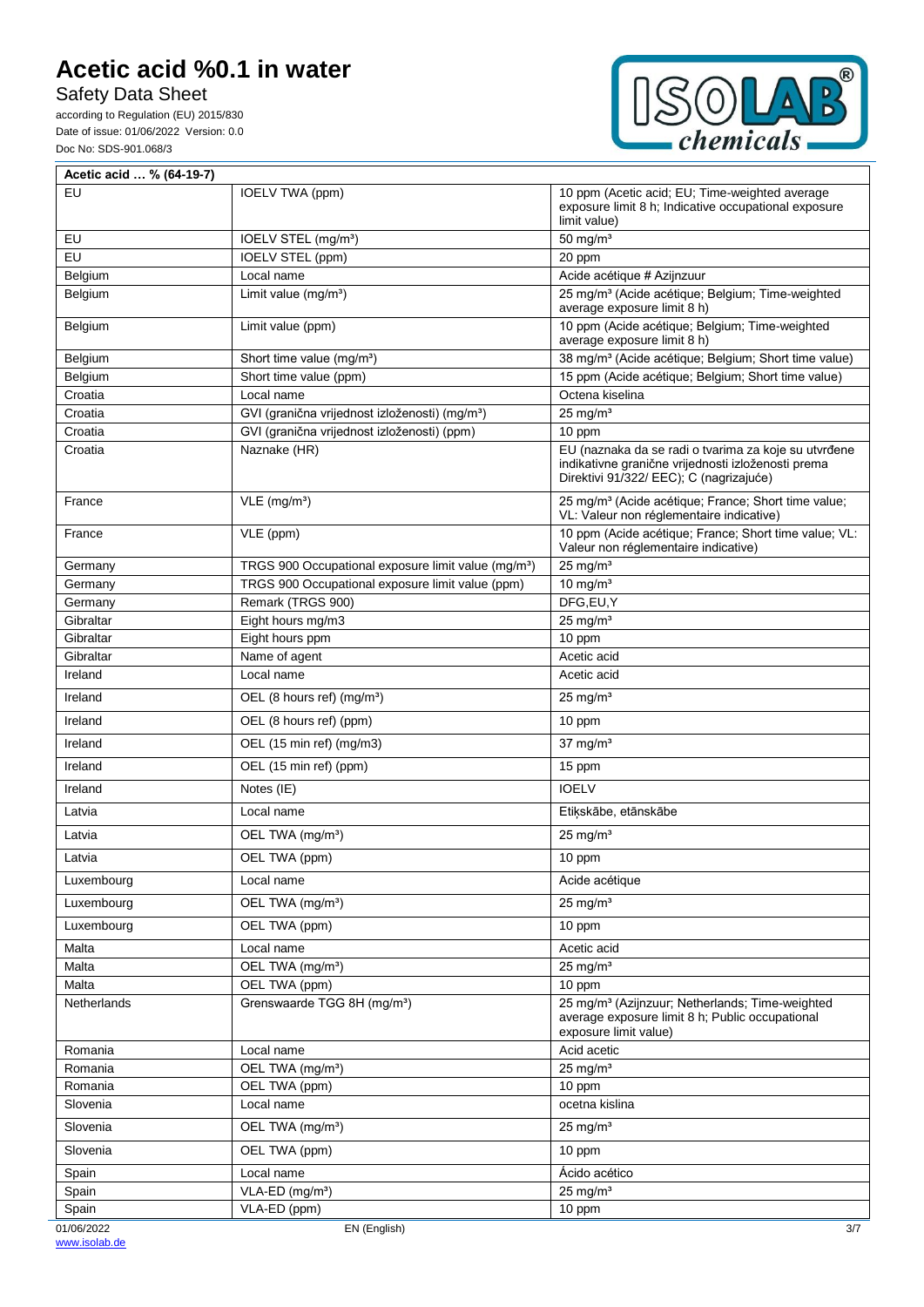# Safety Data Sheet

according to Regulation (EU) 2015/830 Date of issue: 01/06/2022 Version: 0.0 Doc No: SDS-901.068/3



| Acetic acid  % (64-19-7) |                                     |                                                                                              |
|--------------------------|-------------------------------------|----------------------------------------------------------------------------------------------|
| Spain                    | VLA-EC (mg/m <sup>3</sup> )         | $37 \text{ mg/m}^3$                                                                          |
| Spain                    | VLA-EC (ppm)                        | 15 ppm                                                                                       |
| Spain                    | <b>Notes</b>                        | VLI (Agente químico para el que la U.E. estableció en<br>su día un valor límite indicativo). |
| Turkey                   | Local name                          | Asetik asit                                                                                  |
| Turkey                   | OEL TWA (mg/m <sup>3</sup> )        | $25 \text{ mg/m}^3$                                                                          |
| Turkey                   | OEL TWA (ppm)                       | 10 ppm                                                                                       |
| USA - ACGIH              | ACGIH TWA (ppm)                     | 10 ppm (Acetic acid; USA; Time-weighted average<br>exposure limit 8 h; TLV - Adopted Value)  |
| USA - ACGIH              | ACGIH STEL (ppm)                    | 15 ppm (Acetic acid; USA; Short time value; TLV -<br>Adopted Value)                          |
| USA - OSHA               | Local name                          | Acetic acid                                                                                  |
| USA - OSHA               | OSHA PEL (TWA) (mg/m <sup>3</sup> ) | $25 \text{ mg/m}^3$                                                                          |
| USA - OSHA               | OSHA PEL (TWA) (ppm)                | 10 ppm                                                                                       |

#### **8.2. Exposure controls**

#### **Appropriate engineering controls:**

Ensure good ventilation of the work station.

#### **Hand protection:**

Protective gloves

**Eye protection:**

Safety glasses

#### **Skin and body protection:**

Wear suitable protective clothing

#### **Respiratory protection:**

In case of insufficient ventilation, wear suitable respiratory equipment

#### **Environmental exposure controls:**

Avoid release to the environment.

| <b>SECTION 9: Physical and chemical properties</b>            |                                                |     |
|---------------------------------------------------------------|------------------------------------------------|-----|
| Information on basic physical and chemical properties<br>9.1. |                                                |     |
| Physical state                                                | $:$ Liquid                                     |     |
| Appearance                                                    | : Liquid.                                      |     |
| Colour                                                        | Colourless.                                    |     |
| Odour                                                         | Almost odourless.                              |     |
| Odour threshold                                               | No data available                              |     |
| рH                                                            | 3.3 at 22.9 °C                                 |     |
| Relative evaporation rate (butylacetate=1)                    | No data available                              |     |
| Melting point                                                 | : $\approx 0$ °C                               |     |
| Freezing point                                                | No data available                              |     |
| Boiling point                                                 | $\approx$ 100 °C                               |     |
| Flash point                                                   | : No data available                            |     |
| Auto-ignition temperature                                     | No data available                              |     |
| Decomposition temperature                                     | No data available                              |     |
| Flammability (solid, gas)                                     | Not applicable                                 |     |
| Vapour pressure                                               | $\approx$ 23 hPa (17 mm Hg)                    |     |
| Relative vapour density at 20 °C                              | No data available                              |     |
| Relative density                                              | No data available                              |     |
| Density                                                       | $\approx 0.99821$ g/cm <sup>3</sup> (at 20 °C) |     |
| Solubility                                                    | Fully miscible.                                |     |
| Log Pow                                                       | No data available                              |     |
| 01/06/2022                                                    | EN (English)                                   | 4/7 |
| www.isolab.de                                                 |                                                |     |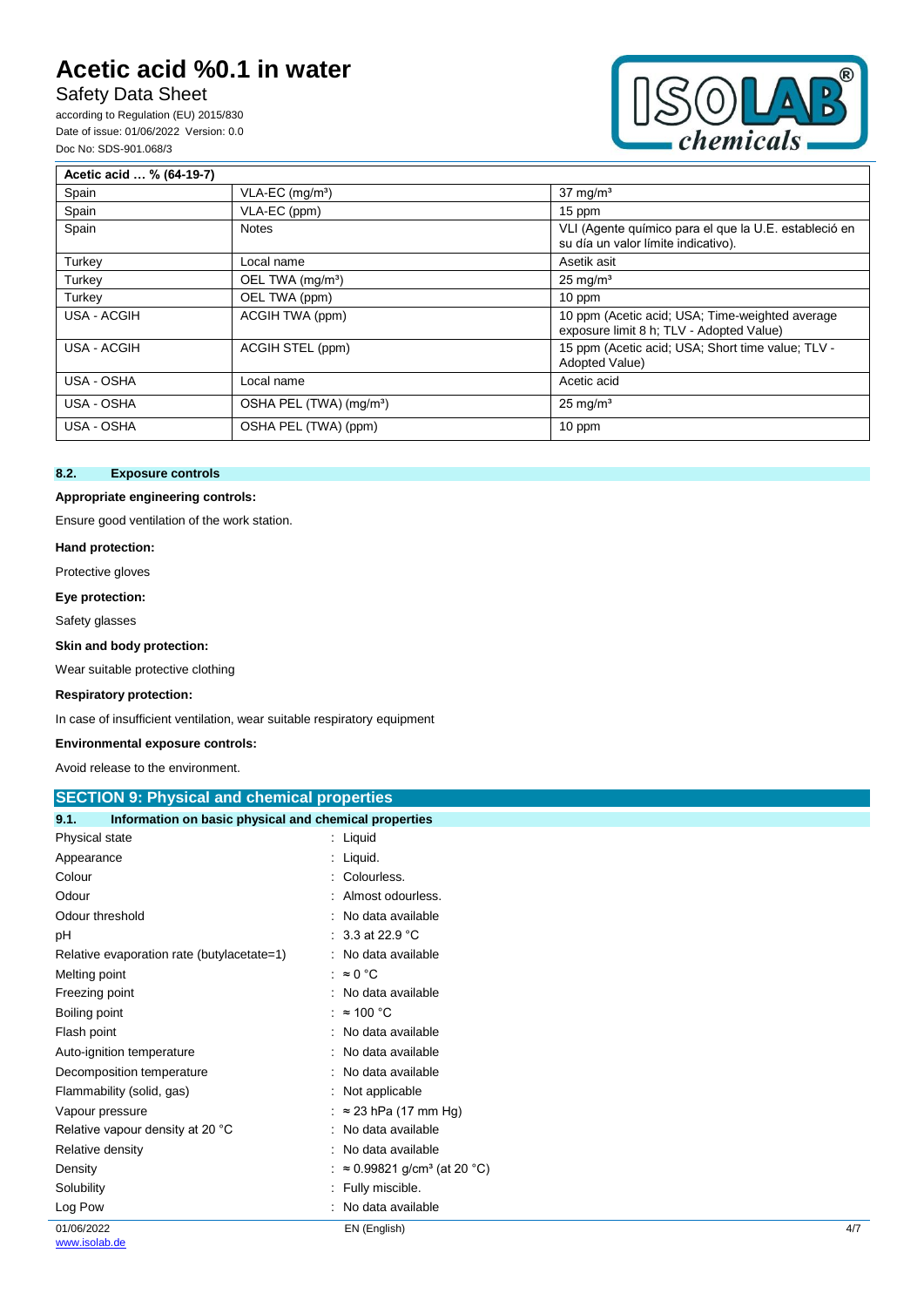## Safety Data Sheet

according to Regulation (EU) 2015/830 Date of issue: 01/06/2022 Version: 0.0 Doc No: SDS-901.068/3



| Viscosity, kinematic        | : No data available |
|-----------------------------|---------------------|
| Viscosity, dynamic          | : No data available |
| <b>Explosive properties</b> | : No data available |
| Oxidising properties        | : No data available |
| <b>Explosive limits</b>     | : No data available |

### **9.2. Other information**

No additional information available

### **SECTION 10: Stability and reactivity**

#### **10.1. Reactivity**

The product is non-reactive under normal conditions of use, storage and transport.

#### **10.2. Chemical stability**

Stable under normal conditions.

#### **10.3. Possibility of hazardous reactions**

No dangerous reactions known under normal conditions of use.

#### **10.4. Conditions to avoid**

None under recommended storage and handling conditions (see section 7).

#### **10.5. Incompatible materials**

No additional information available

#### **10.6. Hazardous decomposition products**

Under normal conditions of storage and use, hazardous decomposition products should not be produced.

| <b>SECTION 11: Toxicological information</b>  |                                                                                  |  |
|-----------------------------------------------|----------------------------------------------------------------------------------|--|
| Information on toxicological effects<br>11.1. |                                                                                  |  |
| Acute toxicity                                | : Not classified                                                                 |  |
| Acetic acid  % (64-19-7)                      |                                                                                  |  |
| LD50 oral rat                                 | 3310 mg/kg bodyweight (Test data of the pure substance: Rat: Weight of evidence) |  |
| Skin corrosion/irritation                     | : Not classified                                                                 |  |
| Serious eye damage/irritation                 | : Not classified                                                                 |  |
| Respiratory or skin sensitisation             | : Not classified                                                                 |  |
| Germ cell mutagenicity                        | : Not classified                                                                 |  |
| Carcinogenicity                               | : Not classified                                                                 |  |
| Reproductive toxicity                         | : Not classified                                                                 |  |
| STOT-single exposure                          | : Not classified                                                                 |  |
| STOT-repeated exposure                        | : Not classified                                                                 |  |
| Aspiration hazard                             | Not classified<br>÷                                                              |  |

### **SECTION 12: Ecological information 12.1. Toxicity** Ecology - general **interproduct is not considered harmful to aquatic organisms nor to cause long-term adverse** effects in the environment.

| Acetic acid  % (64-19-7) |                                                                                                                                             |
|--------------------------|---------------------------------------------------------------------------------------------------------------------------------------------|
| LC50 fish 1              | > 1000 mg/l (LC50; Equivalent or similar to OECD 203; 96 h; Oncorhynchus mykiss; Semi-<br>static system; Fresh water; Experimental value)   |
| EC50 Daphnia 1           | > 1000 mg/l (EC50; OECD 202: Daphnia sp. Acute Immobilisation Test; 48 h; Daphnia magna;<br>Static system; Fresh water; Experimental value) |
| Threshold limit algae 1  | > 1000 mg/l (EC50; ISO 10253; 72 h; Skeletonema costatum; Static system; Salt water;<br>Experimental value)                                 |

#### **12.2. Persistence and degradability**

| $-19-7$<br>% (64)<br>Acetic acid            |                                                                                                    |  |
|---------------------------------------------|----------------------------------------------------------------------------------------------------|--|
| <b>Par</b><br>ersistence and degradability? | ↑ SOII.<br>biodearadable in water.<br>) IN<br>ootential for<br>adsorption<br>∟OW<br>Readily<br>___ |  |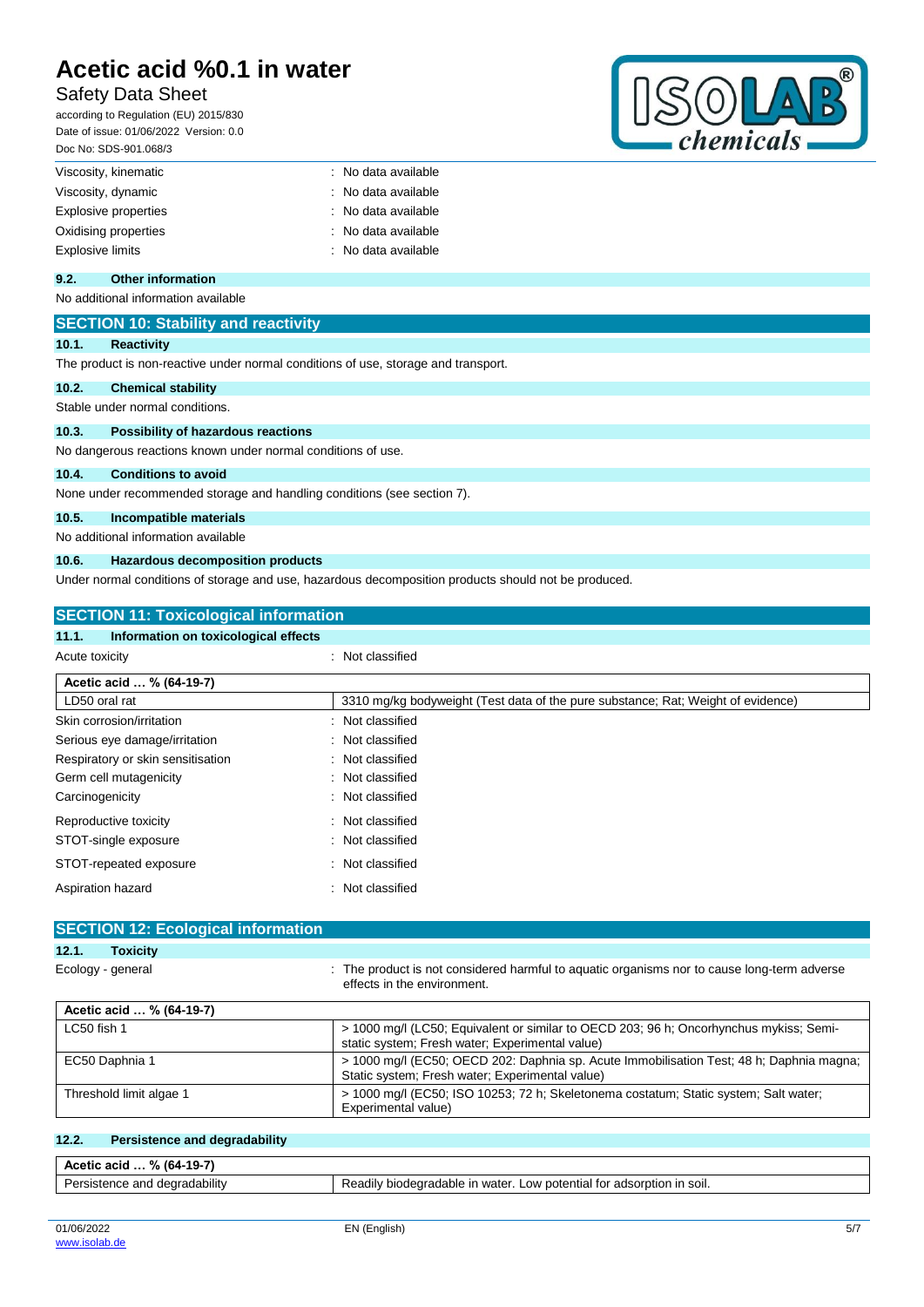# Safety Data Sheet

according to Regulation (EU) 2015/830 Date of issue: 01/06/2022 Version: 0.0 Doc No: SDS-901.068/3



#### **12.3. Bioaccumulative potential**

| Acetic acid  % (64-19-7)         |                                            |  |
|----------------------------------|--------------------------------------------|--|
| BCF fish 1                       | 3.16 (BCF; Pisces)                         |  |
| Log Pow                          | -0.17 (Experimental value; $25^{\circ}$ C) |  |
| Bioaccumulative potential        | Not bioaccumulative.                       |  |
| 12.4.<br><b>Mobility in soil</b> |                                            |  |

**Acetic acid … % (64-19-7)** Log Koc Koc, 1.153; QSAR

#### **12.5. Results of PBT and vPvB assessment**

No additional information available

#### **12.6. Other adverse effects**

No additional information available

#### **SECTION 13: Disposal considerations**

### **13.1. Waste treatment methods**

Waste treatment methods : Dispose of contents/container in accordance with licensed collector's sorting instructions.

### **SECTION 14: Transport information**

In accordance with ADR / RID / IMDG / IATA / ADN

| <b>ADR</b>                                 | <b>IMDG</b>    | <b>IATA</b>    | <b>ADN</b>     | <b>RID</b>     |  |
|--------------------------------------------|----------------|----------------|----------------|----------------|--|
| 14.1.<br><b>UN number</b>                  |                |                |                |                |  |
| Not applicable                             | Not applicable | Not applicable | Not applicable | Not applicable |  |
| 14.2.<br>UN proper shipping name           |                |                |                |                |  |
| Not applicable                             | Not applicable | Not applicable | Not applicable | Not applicable |  |
| Not applicable                             | Not applicable | Not applicable | Not applicable | Not applicable |  |
|                                            |                |                |                |                |  |
| <b>Transport hazard class(es)</b><br>14.3. |                |                |                |                |  |
| Not applicable                             | Not applicable | Not applicable | Not applicable | Not applicable |  |
| Not applicable                             | Not applicable | Not applicable | Not applicable | Not applicable |  |
| <b>Packing group</b><br>14.4.              |                |                |                |                |  |
| Not applicable                             | Not applicable | Not applicable | Not applicable | Not applicable |  |
| <b>Environmental hazards</b><br>14.5.      |                |                |                |                |  |
| Not applicable                             | Not applicable | Not applicable | Not applicable | Not applicable |  |
| No supplementary information available     |                |                |                |                |  |

#### **14.6. Special precautions for user**

#### **- Overland transport**

Not applicable

**- Transport by sea**

Not applicable

#### **- Air transport**

Not applicable

#### **- Inland waterway transport**

Not applicable

#### **- Rail transport**

Not applicable

#### **14.7. Transport in bulk according to Annex II of Marpol and the IBC Code**

Not applicable

#### **SECTION 15: Regulatory information**

**15.1. Safety, health and environmental regulations/legislation specific for the substance or mixture**

#### **15.1.1. EU-Regulations**

Contains no REACH substances with Annex XVII restrictions